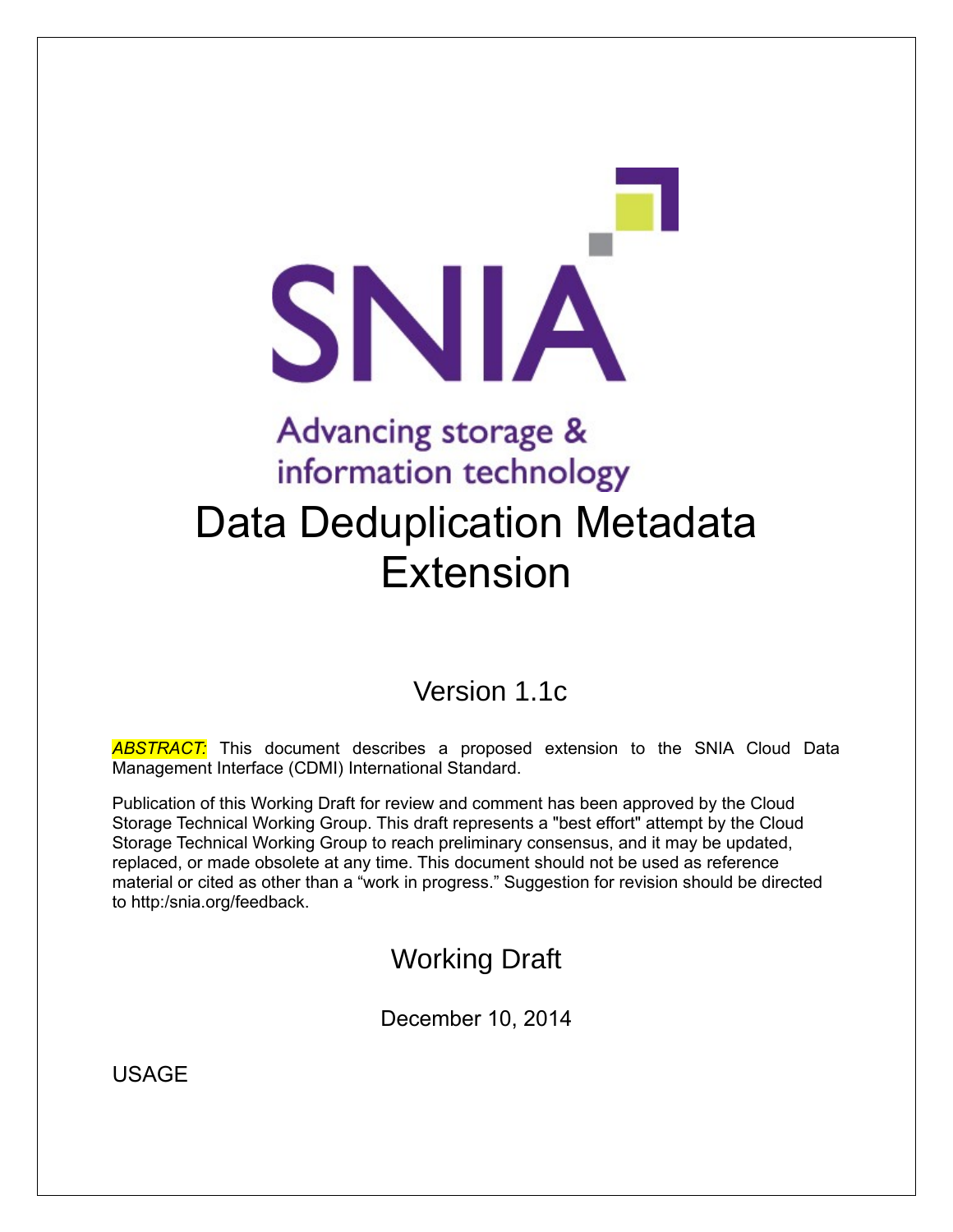The SNIA hereby grants permission for individuals to use this document for personal use only, and for corporations and other business entities to use this document for internal use only (including internal copying, distribution, and display) provided that:

- 1. Any text, diagram, chart, table or definition reproduced shall be reproduced in its entirety with no alteration, and,
- 2. Any document, printed or electronic, in which material from this document (or any portion hereof) is reproduced shall acknowledge the SNIA copyright on that material, and shall credit the SNIA for granting permission for its reuse.

Other than as explicitly provided above, you may not make any commercial use of this document, sell any or this entire document, or distribute this document to third parties. All rights not explicitly granted are expressly reserved to SNIA.

Permission to use this document for purposes other than those enumerated above may be requested by e-mailing tcmd@snia.org. Please include the identity of the requesting individual and/or company and a brief description of the purpose, nature, and scope of the requested use.

All code fragments, scripts, data tables, and sample code in this SNIA document are made available under the following license:

BSD 3-Clause Software License

Copyright © 2014, The Storage Networking Industry Association.

Redistribution and use in source and binary forms, with or without modification, are permitted provided that the following conditions are met:

- Redistributions of source code must retain the above copyright notice, this list of conditions and the following disclaimer.
- Redistributions in binary form must reproduce the above copyright notice, this list of conditions and the following disclaimer in the documentation and/or other materials provided with the distribution.
- Neither the name of The Storage Networking Industry Association (SNIA) nor the names of its contributors may be used to endorse or promote products derived from this software without specific prior written permission.

THIS SOFTWARE IS PROVIDED BY THE COPYRIGHT HOLDERS AND CONTRIBUTORS "AS IS" AND ANY EXPRESS OR IMPLIED WARRANTIES, INCLUDING, BUT NOT LIMITED TO, THE IMPLIED WARRANTIES OF MERCHANTABILITY AND FITNESS FOR A PARTICULAR PURPOSE ARE DISCLAIMED. IN NO EVENT SHALL THE COPYRIGHT OWNER OR CONTRIBUTORS BE LIABLE FOR ANY DIRECT, INDIRECT, INCIDENTAL, SPECIAL, EXEMPLARY, OR CONSEQUENTIAL DAMAGES (INCLUDING, BUT NOT LIMITED TO, PROCUREMENT OF SUBSTITUTE GOODS OR SERVICES; LOSS OF USE, DATA, OR PROFITS; OR BUSINESS INTERRUPTION) HOWEVER CAUSED AND ON ANY THEORY OF LIABILITY, WHETHER IN CONTRACT, STRICT LIABILITY, OR TORT (INCLUDING NEGLIGENCE OR OTHERWISE) ARISING IN ANY WAY OUT OF THE USE OF THIS SOFTWARE, EVEN IF ADVISED OF THE POSSIBILITY OF SUCH DAMAGE.

### DISCLAIMER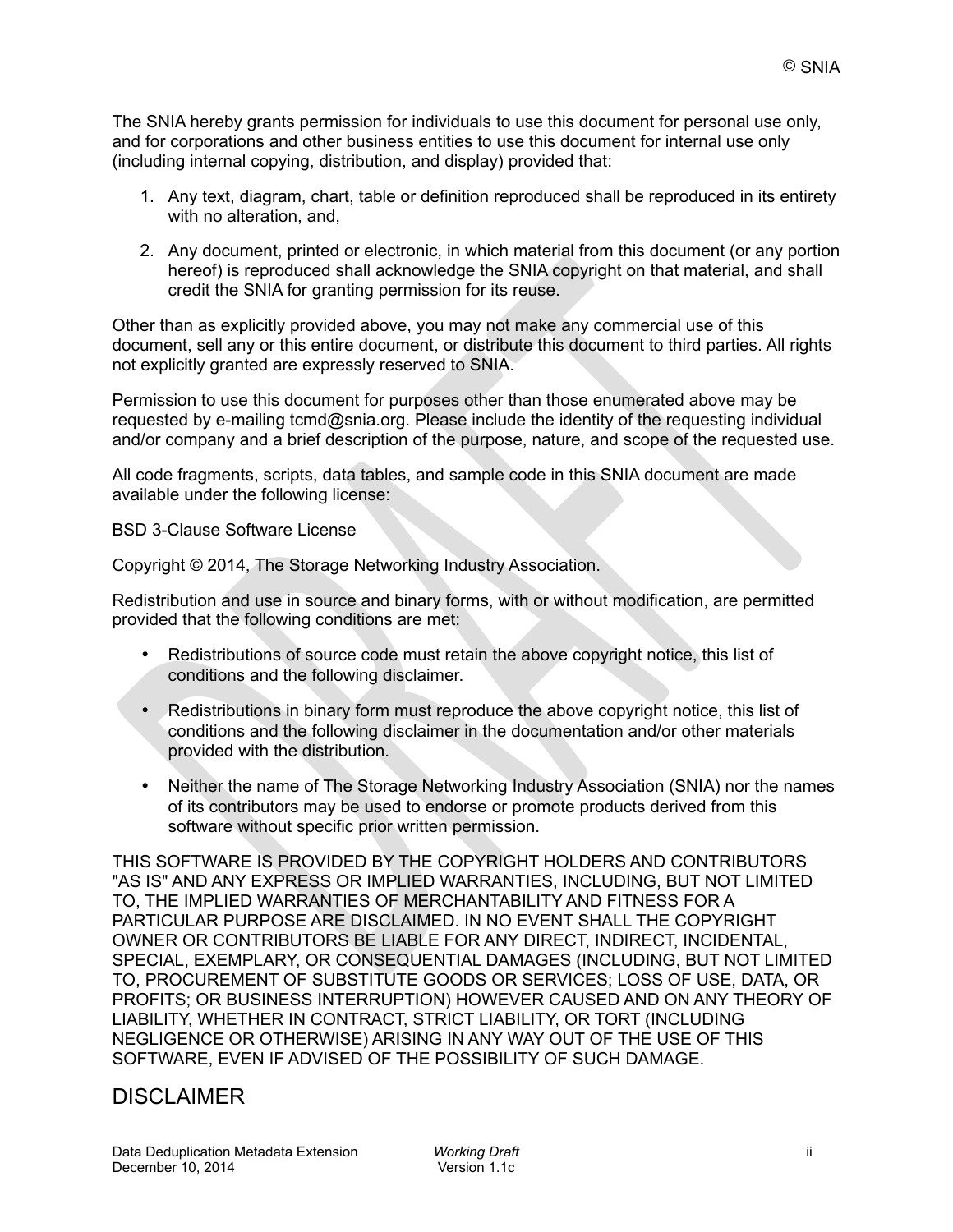The information contained in this publication is subject to change without notice. The SNIA makes no warranty of any kind with regard to this specification, including, but not limited to, the implied warranties of merchantability and fitness for a particular purpose. The SNIA shall not be liable for errors contained herein or for incidental or consequential damages in connection with the furnishing, performance, or use of this specification.

Suggestions for revisions should be directed to http://www.snia.org/feedback/.

Copyright © 2014 SNIA. All rights reserved. All other trademarks or registered trademarks are the property of their respective owners.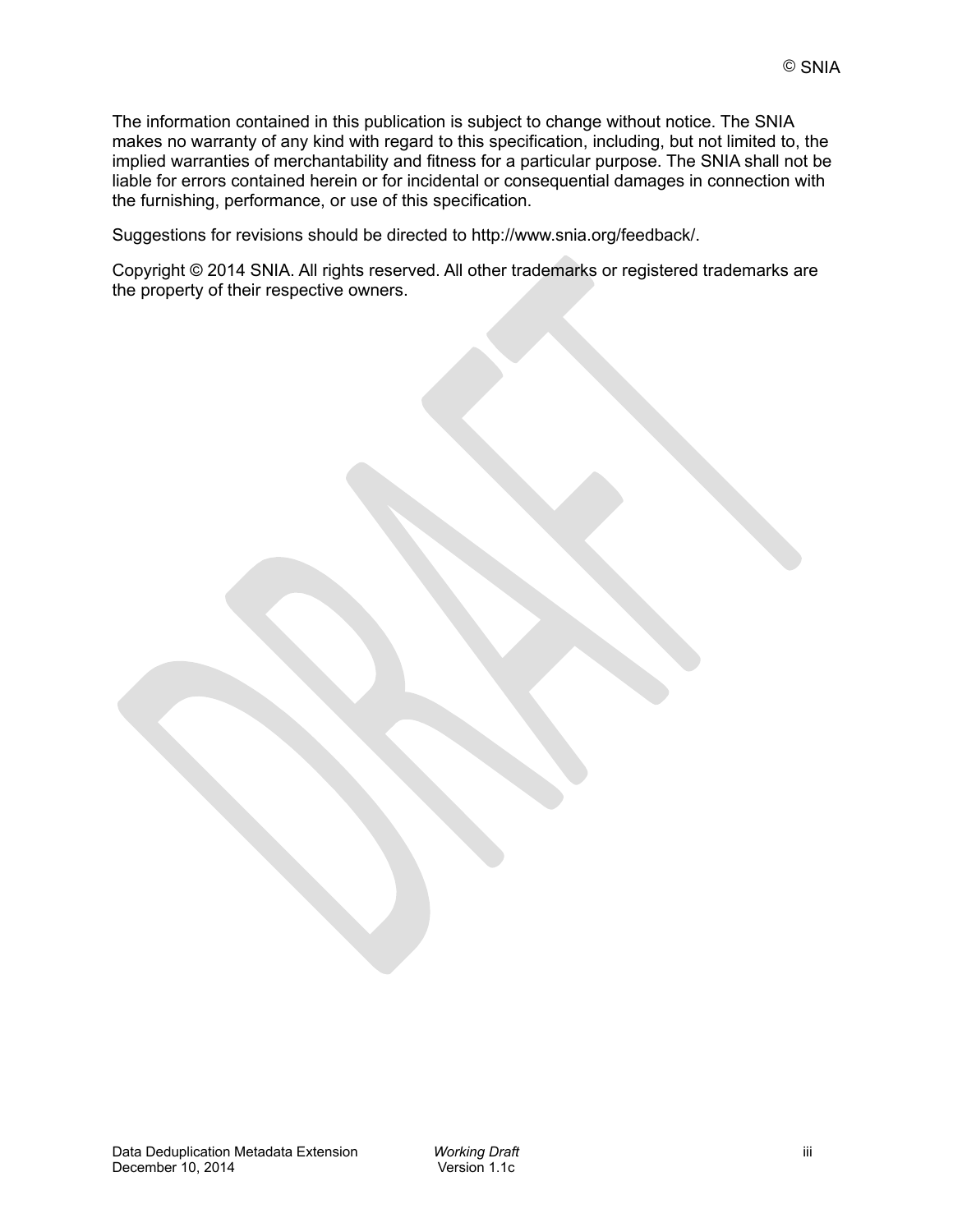| <b>Revision History</b> |  |
|-------------------------|--|
|                         |  |

| Date       | Version          | By             | Comments                                                                                    |
|------------|------------------|----------------|---------------------------------------------------------------------------------------------|
| 2014-05-13 | 1.0a             | <b>CDMITWG</b> | Document created at San Diego Face to Face<br>meeting by Zhaoming Ding from ZTE corporation |
| 2014-11-11 | 1.1a             | Zhaoming Ding  | Updated for sending of list of data fingerprints and<br>supply examples                     |
| 2014-11-20 | 1.1a             | Ghazanfar Ali  | Updated based on meeting discussions.                                                       |
| 2014-12-01 | 1.1 <sub>b</sub> | Marie McMinn   | Performed technical edit.                                                                   |
| 2014-12-10 | 1.1c             | <b>CDMITWG</b> | Final edits in preparation for public review.                                               |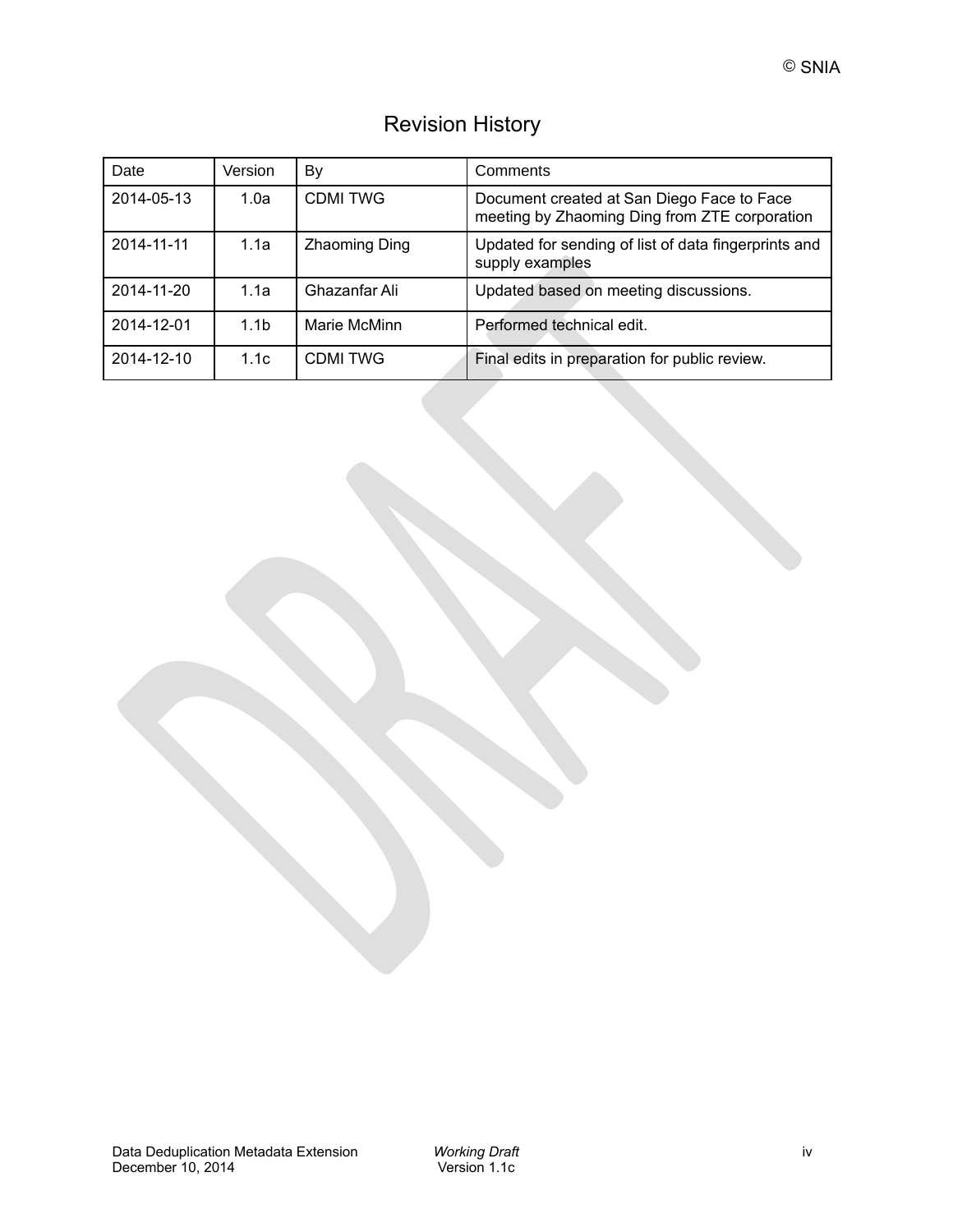## **Data Deduplication Metadata Extension**

#### **Overview**

Data deduplication is a capacity optimization technology that is used to dramatically improve storage efficiency. Data deduplication is the process of eliminating redundant copies of data. In the context of storage, deduplication refers to any algorithm that searches for duplicate data objects, e.g. blocks, chunks, and files, and stores only a single copy of those objects.

The benefits of data deduplication are clear: it can reduce the space needed to store data and increase the available space to retain data for longer periods of time.

The current CDMI protocol does not enable CDMI-aware clients to use or choose data deduplication techonologies. This extension extends CDMI to enable clients to transfer data to and from a CDMI server more efficiently using data deduplication.

#### **Introduction for Data Deduplication Flows**

For client backup deduplication, data fingerprints (hash-based calculations) are created on the client, and the CDMI server creates appropriate internal links to reference duplicated data.

Deduplication is accomplished by using an HTTP PUT to create an object and register fingerprints for chunks of that object, where a list of fingerprints used to create the object.

One or more fingerprints indicate that portions of the object being created may already be known to the CDMI server, and fingerprints together with data indicate that portions of the object being created are being registered with the CDMI server.

A client can reduce bandwidth by first performing a PUT containing only fingerprints in the fingerprintmap field, each corresponding to a portion of the object to be created, then performing a second PUT containing data along with fingerprints in the fingerprintmap field, each corresponding to previously unknown fingerprints returned in the 409 Conflict response to the first PUT.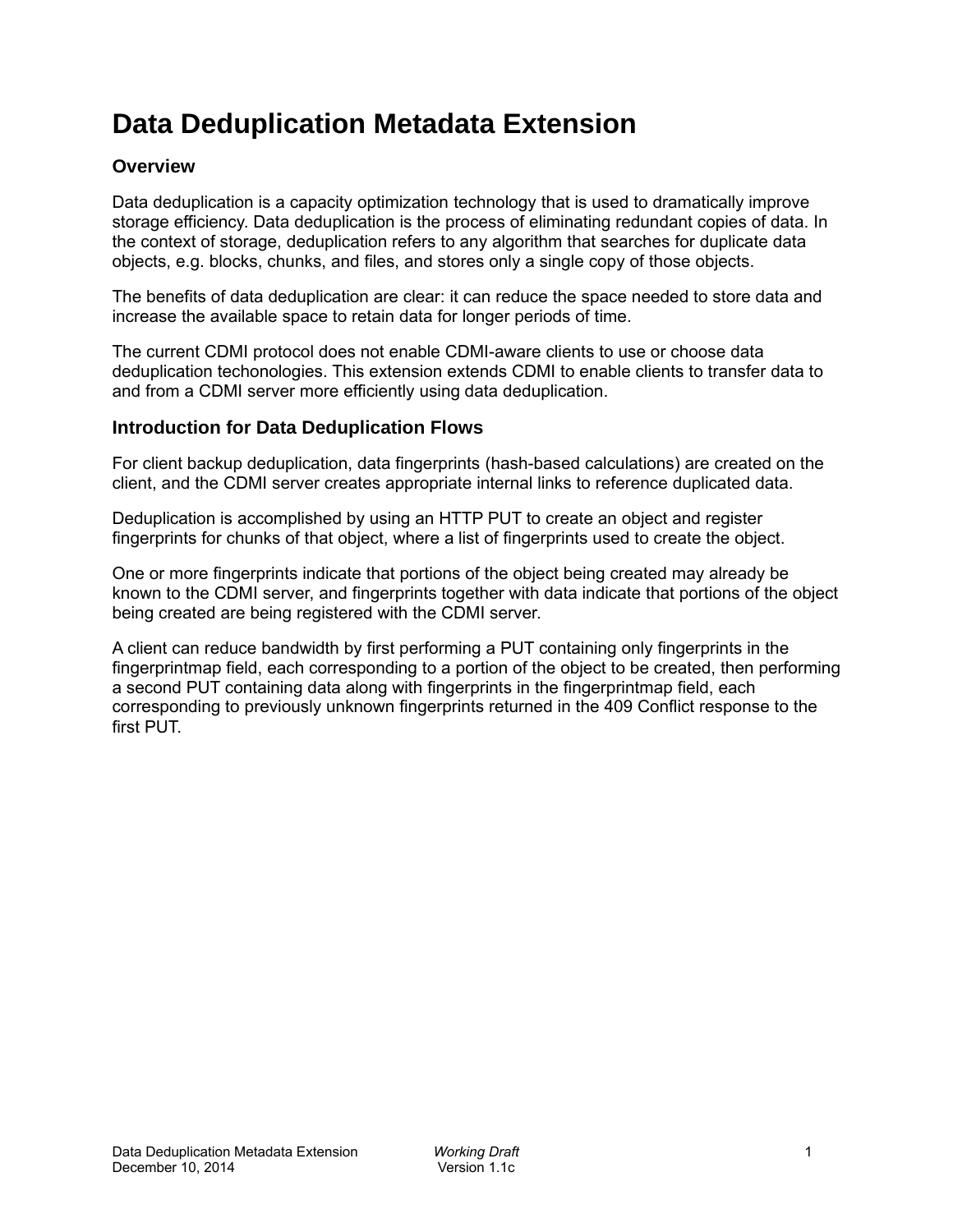

**Figure 1: PUT to create an object and register fingerprints for chunks of that object**

The algorithm used to calculate the fingerprint value is chosen by the client. This extension requires that each fingerprint value represents a unique data block, and recommends that the beginning of the fingerprint is a self-describing indicator of the algorithm used to calculate the fingerprint.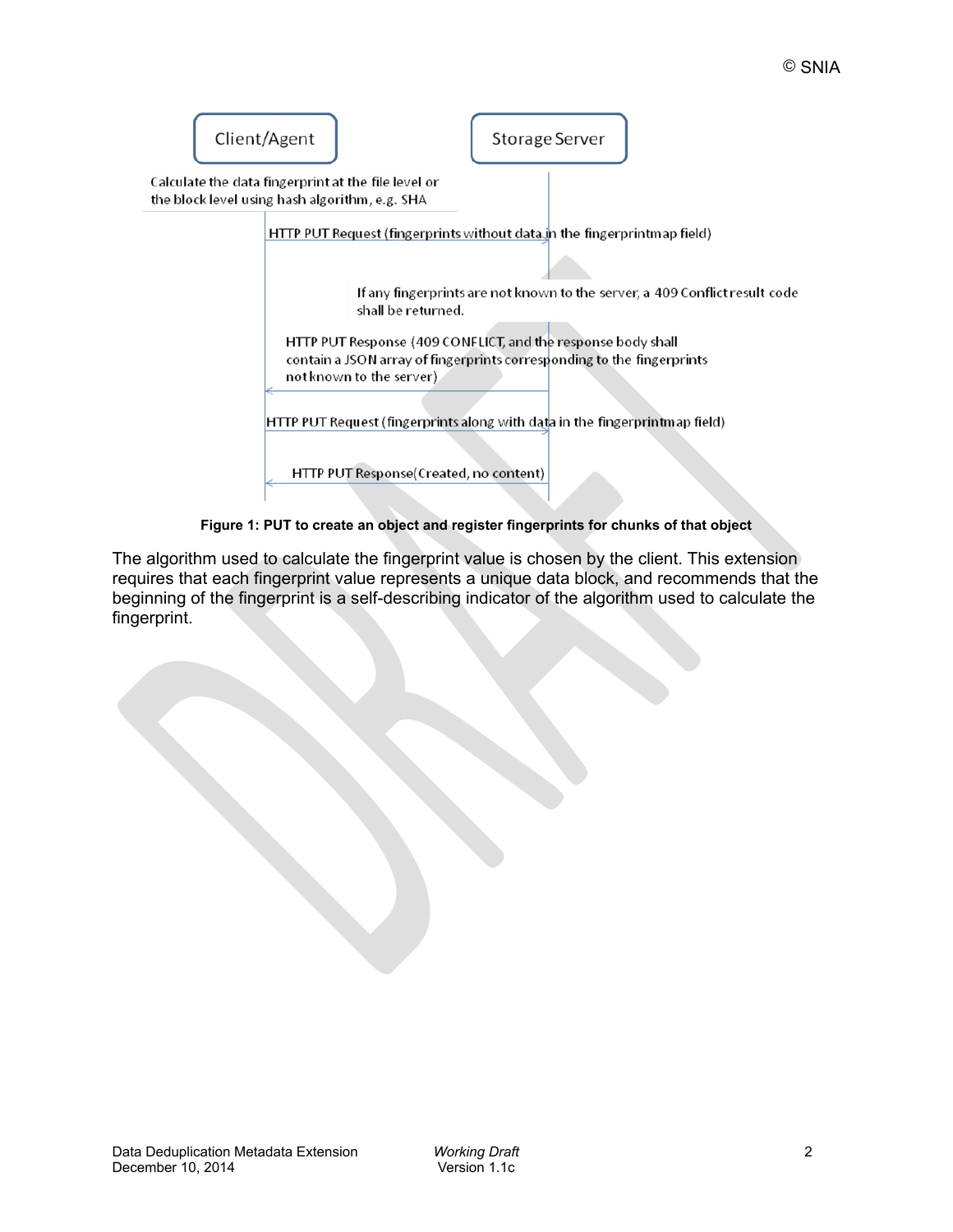## **Modifications to the CDMI 1.1.0 spec:**

clause 6.2.4 Request Message Body

A request message body using chunked encoding may contain a mixture of:

- non-zero-length chunks without a chunk extension.
- zero-length chunks with a fingerprint chunk extension to indicate that portions of the object being created may already be known to the CDMI server; and
- non-zero-length chunks with a fingerprint chunk extension to indicate that portions of the object being created are being registered with the CDMI server.

If the server does not know any zero-length fingerprint chunks, an HTTP status code of 409 Conflict shall be returned, and the response body shall contain a JSON array of fingerprints unknown to the CDMI server.

A client can reduce bandwidth by performing

- a PUT containing only zero-length fingerprint chunk extensions that correspond to each chunk of the object to be created, and
- a second PUT containing a non-zero-length fingerprint chunk extension corresponding to each fingerprint returned in the 409 Conflict response to the first PUT.

2) Add to end of

clause 6.2.6 Response Message Body

If one or more non-zero-length fingerprint chunk extensions are received by the CDMI server that correspond to fingerprint chunks that are unknown to the CDMI server, a JSON array containing the fingerprint chunk extension values corresponding to the fingerprints unknown to the CDMI server shall be returned.

3) Add new examples to 6.2.8 Examples

EXAMPLE 2 PUT to request the creation of an object using fingerprints of possible previously stored data:

```
PUT /MyContainer/MyDataObject.txt HTTP/1.1
Host: cloud.example.com
Content-Type: text/plain;charset=utf-8 
Content-Length: 37
Transfer-Encoding: chunked
0;fingerprint=SHA256:86e1de74820a9b252ba33b2eed445b0cd02c445b5f4b8007205af
f1762d7301a
0;fingerprint=SHA256:30e70dda3fb3acd5aafd3e6426613247f2c88b2384ad048ad718f
5520f7b2460
```
1) Add to end of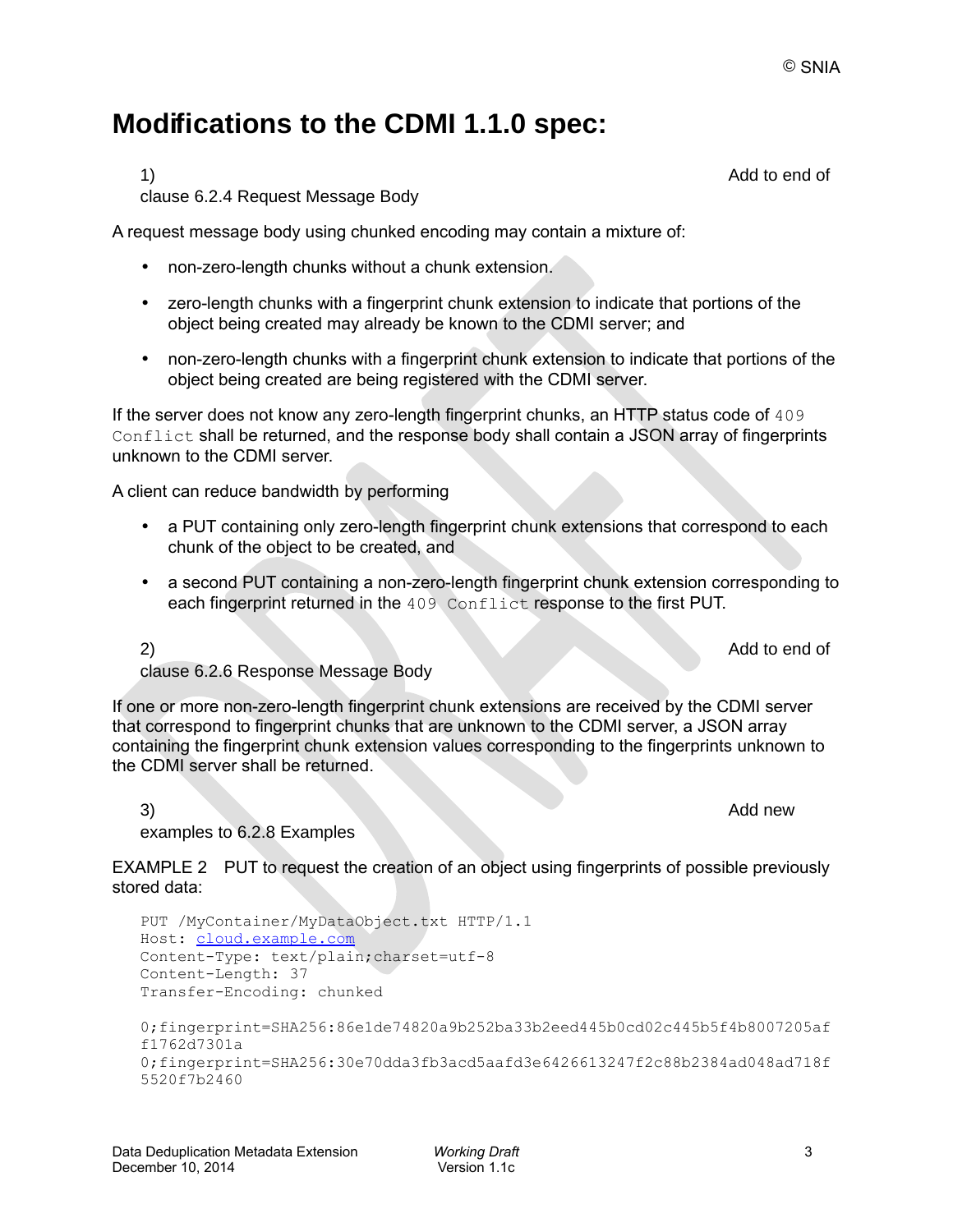The following shows the response.

```
HTTP/1.1 409 Conflict
Content-Type: application/json
\sqrt{2}"SHA256:86e1de74820a9b252ba33b2eed445b0cd02c445b5f4b8007205aff1762d7301a",
"SHA256:30e70dda3fb3acd5aafd3e6426613247f2c88b2384ad048ad718f5520f7b2460"
]
```
#### EXAMPLE 3 PUT to create an object and register fingerprints for chunks of that object:

```
PUT /MyContainer/MyDataObject.txt HTTP/1.1
Host: cloud.example.com
Content-Type: text/plain;charset=utf-8 
Content-Length: 37
Transfer-Encoding: chunked
4;fingerprint=SHA256:86e1de74820a9b252ba33b2eed445b0cd02c445b5f4b8007205af
f1762d7301a
This
33;fingerprint=SHA256:30e70dda3fb3acd5aafd3e6426613247f2c88b2384ad048ad718
f5520f7b2460
  is the Value of this Data Object
```
#### The following shows the response.

HTTP/1.1 201 Created

4) Add new row Add new row Add new row

after "value" row of Table 21 in clause 8.2.5:

| fingerprintmap | <b>JSON</b>                        | A list of fingerprints used to create the object.                                                                                                                                                                                                                                                                                                                                                                                                                                                                                  | Optional <sup>a</sup> |
|----------------|------------------------------------|------------------------------------------------------------------------------------------------------------------------------------------------------------------------------------------------------------------------------------------------------------------------------------------------------------------------------------------------------------------------------------------------------------------------------------------------------------------------------------------------------------------------------------|-----------------------|
|                | Array of<br><b>JSON</b><br>Objects | One or more zero-length value fingerprint entries indicate that<br>the CDMI server may already know portions of the object being<br>created, and non-zero-length value fingerprint entries indicate<br>that portions of the object being created are being registered<br>with the CDMI server. If the CDMI server does not know any<br>zero-length value fingerprint entries, an HTTP status code of<br>409 Conflict shall be returned, and the response body shall<br>contain a JSON array of fingerprints unknown to the server. |                       |
|                |                                    | A client can reduce bandwidth by first performing a PUT<br>containing only zero-length value fingerprint entries in the<br>fingerprintmap field, each corresponding to a chunk of the object<br>to be created, then performing a second PUT containing non-<br>zero-length value fingerprint entries for each corresponding<br>fingerprint returned in the 409 Conflict response to the first<br>PUT.                                                                                                                              |                       |
|                |                                    | The transfer encoding of fingerprint entry values is determined<br>by the valuetransferencoding field.                                                                                                                                                                                                                                                                                                                                                                                                                             |                       |
|                |                                    | Each fingerprint entry in the fingerprintmap JSON array shall<br>have the following JSON object structure:                                                                                                                                                                                                                                                                                                                                                                                                                         |                       |
|                |                                    | "fingerprint" : " <fingerprint>",</fingerprint>                                                                                                                                                                                                                                                                                                                                                                                                                                                                                    |                       |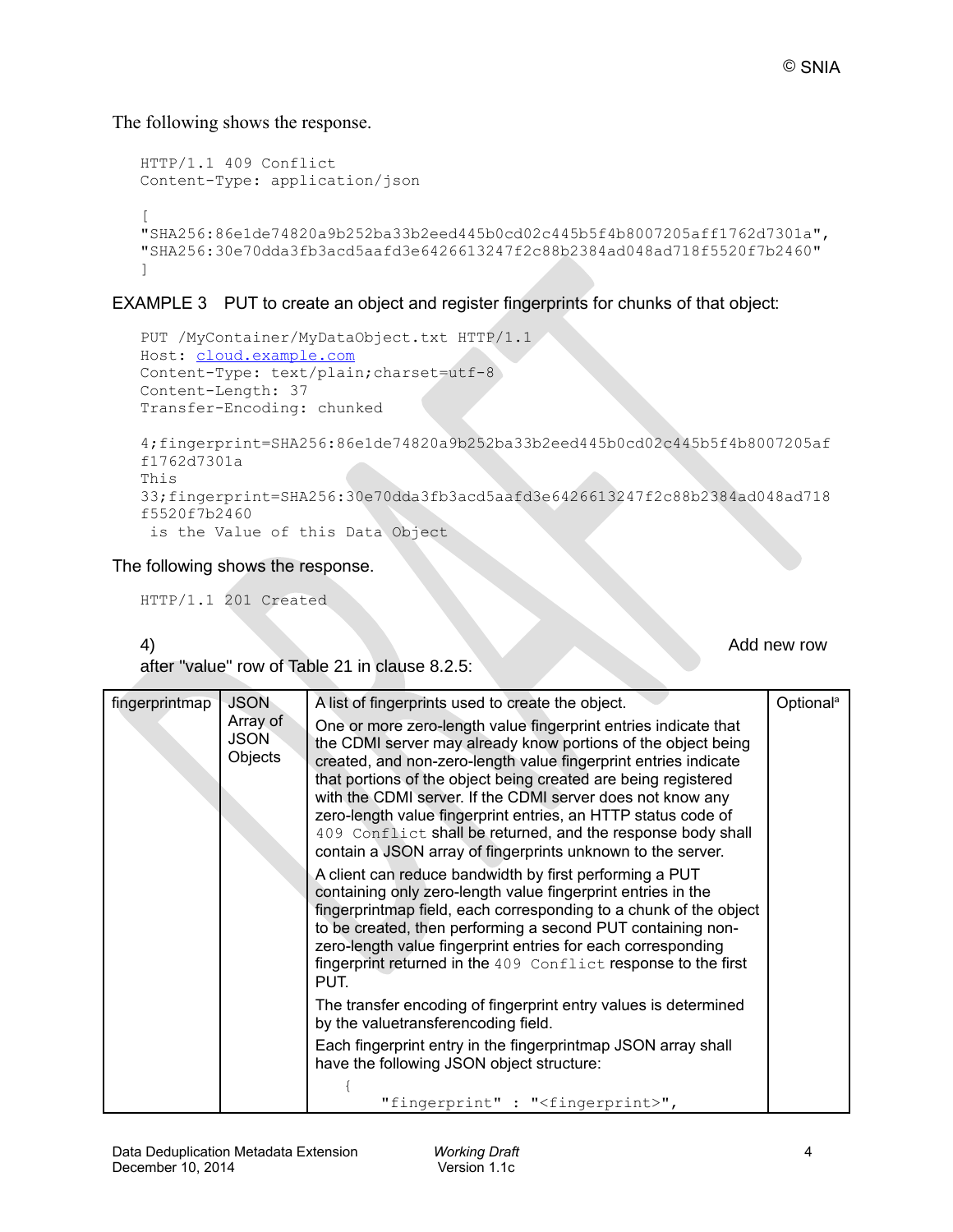| "value" : " <optional value="">",<br/>"part" : "<optional mime<br="" multi-part="">value reference&gt;"</optional></optional>                                                               |  |
|---------------------------------------------------------------------------------------------------------------------------------------------------------------------------------------------|--|
|                                                                                                                                                                                             |  |
| If a CDMI client includes a "part" in place of a "value", the CDMI<br>server shall use the contents of the MIME part that corresponds<br>to the MIME value reference in place of the value. |  |
| The "part" JSON string shall contain an integer greater than one,<br>and the HTTP Request Body shall contain at least that number<br>of multi-part MIME parts.                              |  |

5) Add new row Add new row Add new row Add new row Add new row Add new row Add new row Add new row Add new row  $\sim$ 

after "metadata" row of Table 23 in clause 8.2.7:

If one or more zero-length value fingerprint entries are received that correspond to fingerprints that are unknown to the CDMI server, the response body shall contain the fingerprintmap field with only zero-length value fingerprint entries that are unknown to the CDMI server.

6) and the contract of the contract of the contract of the contract of the contract of the contract of the contract of the contract of the contract of the contract of the contract of the contract of the contract of the con

examples to 8.2.9 Examples

EXAMPLE 5 PUT to request the creation of an object using fingerprints of possible previously stored data, where the CDMI server knows the first fingerprint:

```
PUT /MyContainer/MyDataObject.txt HTTP/1.1 
Host: cloud.example.com
Accept: application/cdmi-object 
Content-Type: application/cdmi-object 
X-CDMI-Specification-Version: 1.1
{
     "fingerprintmap": [
 {
             "fingerprint":
"SHA256:86e1de74820a9b252ba33b2eed445b0cd02c445b5f4b8007205aff1762d7301a",
             "value": ""
         },
 {
             "fingerprint": ""SHA256:
30e70dda3fb3acd5aafd3e6426613247f2c88b2384ad048ad718f5520f7b2460",
"value" : ""
}
 ]
}
```
The following shows the response.

```
HTTP/1.1 409 Conflict
{
    "fingerprintmap": [
 {
```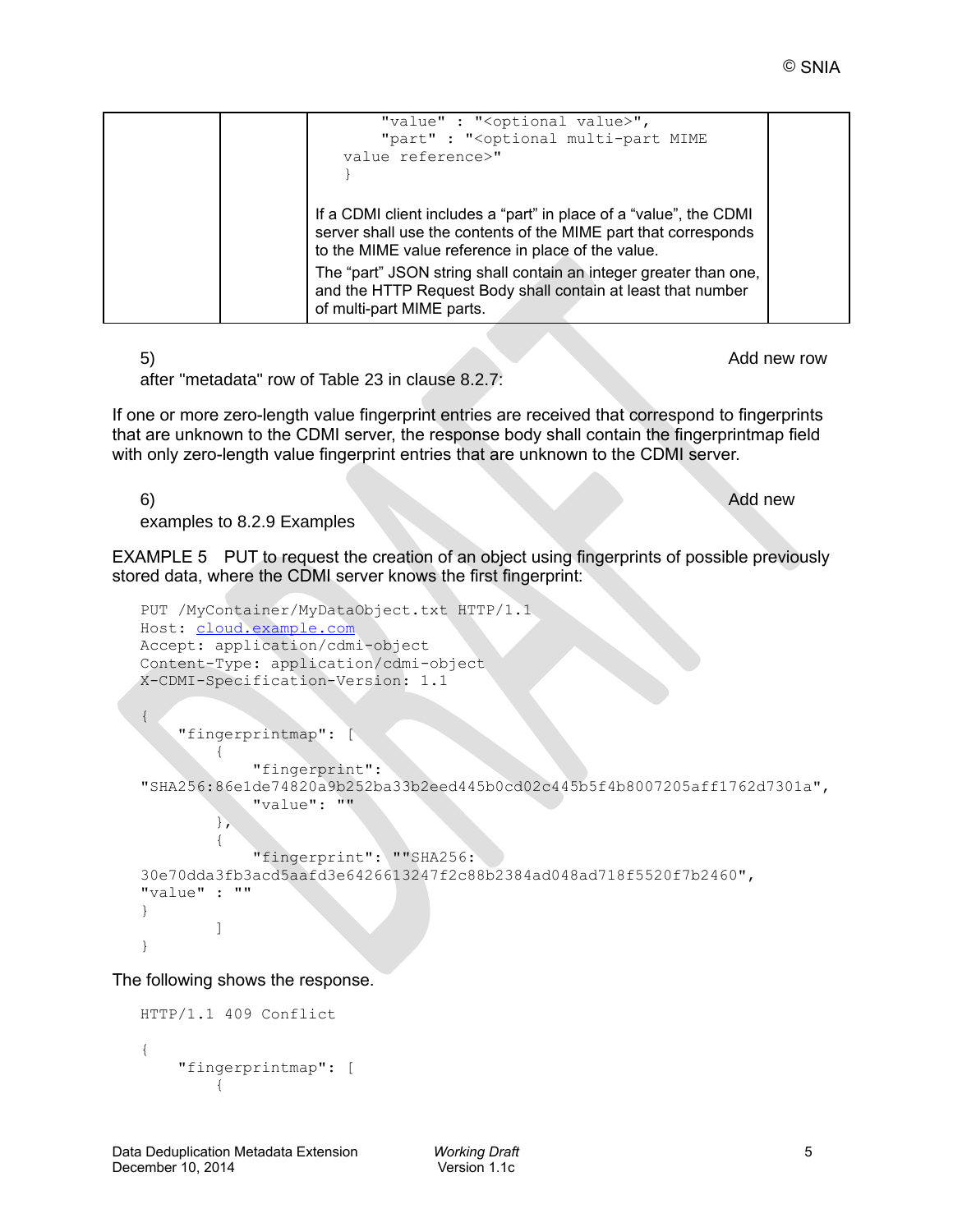```
 "fingerprint": ""SHA256:
30e70dda3fb3acd5aafd3e6426613247f2c88b2384ad048ad718f5520f7b2460",
"value" : ""
}
 ]
}
```
EXAMPLE 6 PUT to create an object by including value for the fingerprints unknown to the CDMI server:

```
PUT /MyContainer/MyDataObject.txt HTTP/1.1 
Host: cloud.example.com
Accept: application/cdmi-object 
Content-Type: application/cdmi-object 
X-CDMI-Specification-Version: 1.1
{
      "fingerprintMap": [
\left\{ \begin{array}{cc} 0 & 0 \\ 0 & 0 \end{array} \right. "fingerprint":
"SHA256:86e1de74820a9b252ba33b2eed445b0cd02c445b5f4b8007205aff1762d7301a",
                "value": ""
           },
\left\{ \begin{array}{cc} 0 & 0 \\ 0 & 0 \end{array} \right. "fingerprint": ""SHA256:
30e70dda3fb3acd5aafd3e6426613247f2c88b2384ad048ad718f5520f7b2460",
"value" : "istheValueofthisDataObject"
}
 ]
}
```
The following shows the response.

```
HTTP/1.1 201 Created
Content-Type: application/cdmi-object 
X-CDMI-Specification-Version: 1.1
{
     "objectType": "application/cdmi-object",
     "objectID": "00007ED90010D891022876A8DE0BC0FD",
     "objectName": "MyDataObject.txt",
     "parentURI": "/MyContainer/",
     "parentID": "00007E7F00102E230ED82694DAA975D2",
     "domainURI": "/cdmi_domains/MyDomain/",
     "capabilitiesURI": "/cdmi_capabilities/dataobject/",
     "completionStatus": "Complete",
     "mimetype": "text/plain",
     "metadata": {
         "cdmi_size": "37"
    }
}
```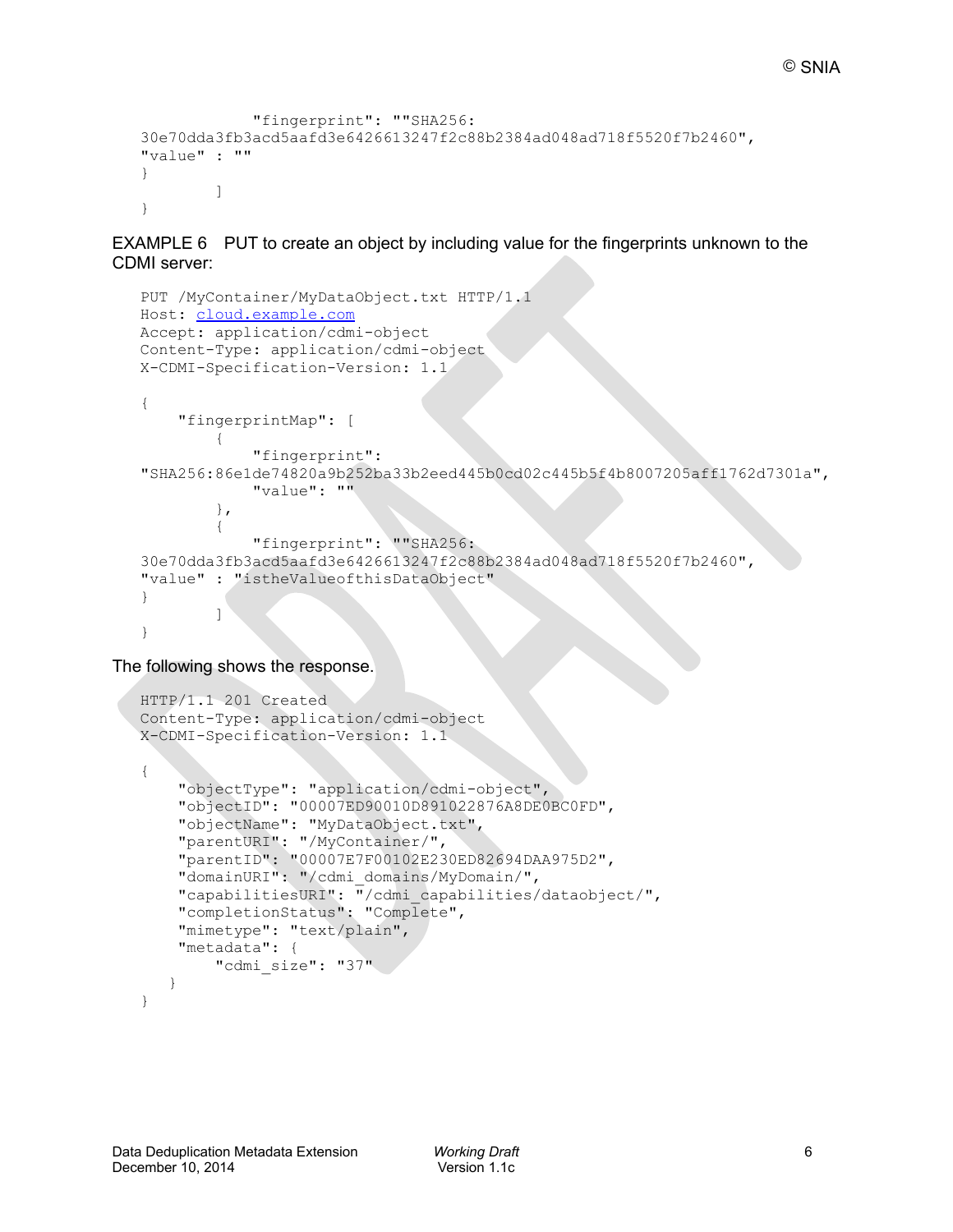#### 7) and the contract of the contract of the contract of the contract of the contract of the contract of the contract of the contract of the contract of the contract of the contract of the contract of the contract of the con

after "value" row of Table 27 in clause 8.3.6:

| fingerprintmap | <b>JSON</b><br>Array of<br>JSON<br>Objects | A list of fingerprints associated with the object. Each fingerprint<br>entry contains an offset and length corresponding to the data<br>associated with the fingerprint. If a client already has part of the<br>object stored locally, the client can retrieve the fingerprintmap,<br>and subsequently only GET the ranges of the object that are not<br>already locally stored. Byte offsets and lengths are defined<br>according to the object valuetransferencoding.<br>Each fingerprint entry in the fingerprintmap JSON array shall |  |
|----------------|--------------------------------------------|------------------------------------------------------------------------------------------------------------------------------------------------------------------------------------------------------------------------------------------------------------------------------------------------------------------------------------------------------------------------------------------------------------------------------------------------------------------------------------------------------------------------------------------|--|
|                |                                            | have the following JSON object structure:<br>"fingerprint" : " $\le$ fingerprint >",<br>"offset" : " <byte beginning="" of="" of<br="" position="">range<math>&gt;</math>",<br/>"length": "<br/>byte length of the range&gt;"</byte>                                                                                                                                                                                                                                                                                                     |  |

examples to 8.3.8 Examples

## 8) and the contract of the contract of the contract of the contract of the contract of the contract of the contract of the contract of the contract of the contract of the contract of the contract of the contract of the con

#### EXAMPLE 8 GET to retrieve the fingerprintmap of an object:

```
GET /MyContainer/MyDataObject.txt?fingerprintmap HTTP/1.1 
Host: cloud.example.com
Accept: application/cdmi-object 
X-CDMI-Specification-Version: 1.1
```
#### The following shows the response.

```
HTTP/1.1 200 OK 
Content-Type: application/cdmi-object 
X-CDMI-Specification-Version: 1.1
{
     "fingerprintmap": [
 {
             "fingerprint":
"SHA256:86e1de74820a9b252ba33b2eed445b0cd02c445b5f4b8007205aff1762d7301a",
             "offset": "0",
             "length": "4"
         },
 {
             "fingerprint": "SHA256:
30e70dda3fb3acd5aafd3e6426613247f2c88b2384ad048ad718f5520f7b2460",
             "offset": "4",
             "length": "33"
 }
     ]
}
```